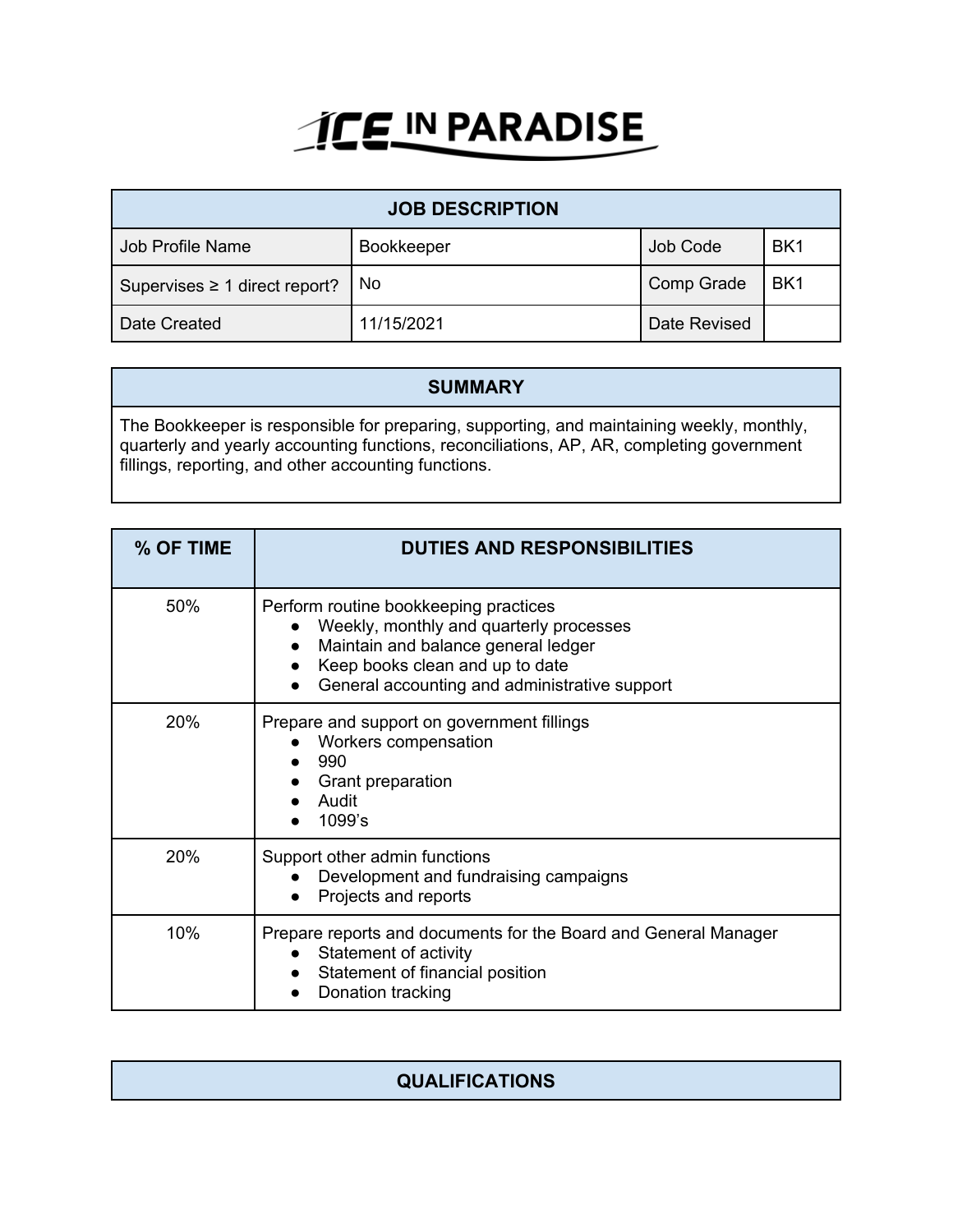| <b>Education &amp; Any</b><br><b>Certifications</b><br><b>Required</b> | BS Degree in accounting, finance, or business administration                                            |
|------------------------------------------------------------------------|---------------------------------------------------------------------------------------------------------|
| Year(s) of Experience<br>& Background<br><b>Required</b>               | 3+ years experience in bookkeeping                                                                      |
| <b>Functional &amp;</b><br>Technical<br><b>Competencies</b>            | 3+ years experience in QBO<br>Experience in Microsoft Office and Excel<br>Ability to learn new software |

| <b>ADDITIONAL POSITION DETAILS</b> |                 |          |                 |
|------------------------------------|-----------------|----------|-----------------|
| Position Reports To:               | General Manager | Country  | US              |
| Overtime Eligible?                 | Yes             | Location | Ice in Paradise |

| ADDITIONAL POSITION DUTIES AND RESPONSIBILITIES |
|-------------------------------------------------|
|                                                 |
|                                                 |
|                                                 |
|                                                 |
|                                                 |
|                                                 |
|                                                 |
|                                                 |
|                                                 |

## **PHYSICAL REQUIREMENTS** *(Required for all US positions)*